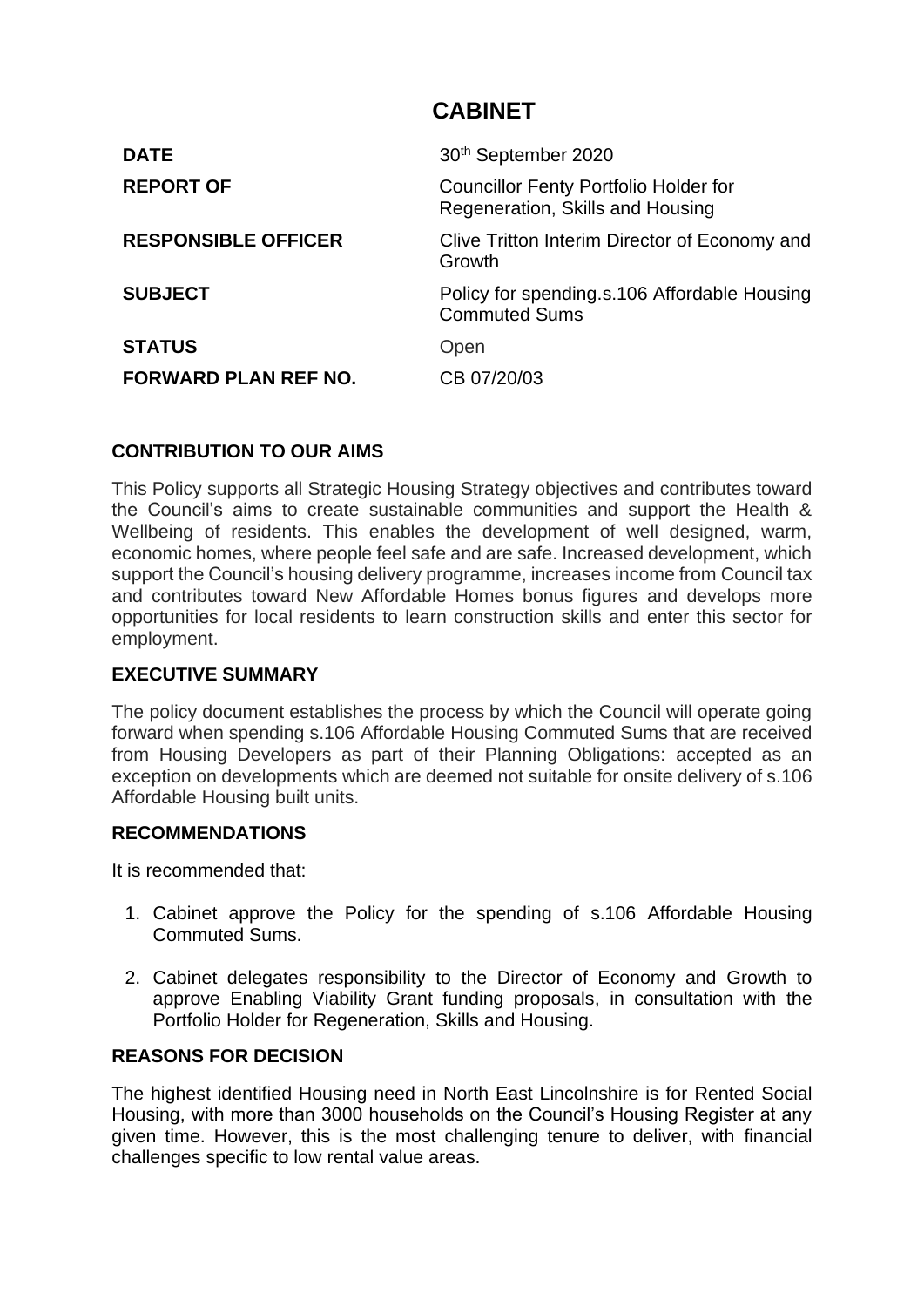The viability of developing social housing can be very challenging and the reality is that Affordable Housing Commuted Sum funds are sometimes required to bridge the gap between market value of a property being built/offered to a registered housing provider and price the registered housing provider is permitted to pay for a property.

Offering a Viability Enabling Grant (money from s.106 commuted sums) is a key incentive offered to encourage new investment in Rented Social Housing stock in North East Lincolnshire. The Local Authority has had four Preferred Partners over several years but, due to recent year on year rent reductions for social housing providers and subsequent stock rationalisation by all Registered Providers, one has withdrawn their commitment to investing in new stock development in North East Lincolnshire.

# **1. BACKGROUND AND ISSUES**

- 1.1 This policy highlights the process for spending s.106 Affordable Housing Commuted Sums.
- 1.2 State Aid implications have been considered and this Policy provides evidence of a transparent and compliant approach to spending which meets the requirements of State Aid whilst also taking into account the requirements for Affordable Housing outlined in the National Planning Policy Framework (NPPF) and in the Local Plan.
- 1.3 The Policy also supports the Government's 5-year commitment to delivering more Rented Social Housing to meet a National housing need and reduce Homelessness.
- 1.4 S.106 Commuted Sums for Affordable Housing are secured in a legal planning agreement, s.106 Agreement. To enable the delivery of Affordable Housing within North East Lincolnshire, they include.
	- Phased payments based on the practical completion of a fixed number of units, which varies according to the number of houses being delivered on the whole site.
	- There is a spending deadline imposed on the Council and included in the s.106 Agreement. If not met the Commuted Sum must be repaid to the Developer, with interest.
	- Few s.106 Affordable Housing Commuted Sums are agreed and, as payments are reliant on sales rates on a development, payments are relatively small, ad hoc, and must be spent before deadline.
	- The irregularity of the stream of payments and restrictions on spending does not support forward planning.
- 1.5 Over time it has been established that providing a grant to Registered Providers of Rented Social Housing to bridge the development viability gap is:
	- a Best Value for Money approach to spending the s.106 Affordable Housing Commuted Sum money,
	- a process which is compliant with National and Local Policy, enabling the delivery of Affordable Housing which would not be delivered without the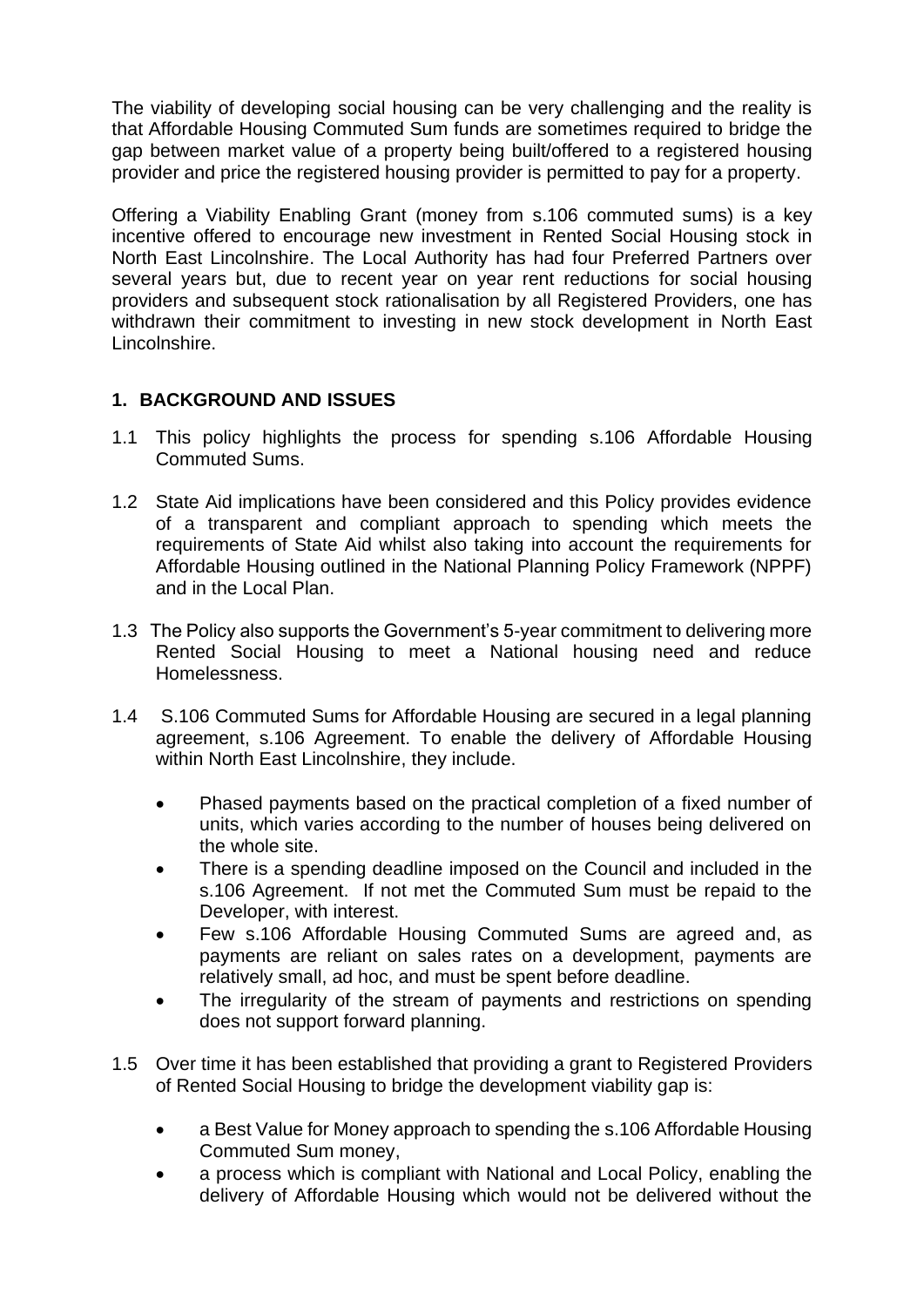support of additional grant funding from the Council.

- 1.6 The amount of grant provided per unit varies according to the need of individual schemes and Council service need. Since 2013, Council grants have enabled the delivery of 114 Affordable Housing units.
- 1.7 If Council officers are aware of opportunities to deliver Affordable Housing then, with the approval of the developer, they will ensure that all potential schemes are brought to the attention of eligible providers of Affordable Housing who are operating in the area and have contacted the Council asking to be sent such updates.

## **2. RISKS AND OPPORTUNITIES**

- 2.1 This policy enables the spending of s.106 Affordable Housing Commuted Sums in line with the restrictions and requirements set out in the NPPF and Affordable Housing guidance and addresses the risk of repaying unspent Council Planning Gains to developers if spending deadlines are not met.
- 2.2 Providing grant support to Rented Social Housing development, in a low value area with challenging viability, will enable Registered Providers operating in North East Lincolnshire to deliver additional Affordable Housing, and support efforts to attract new Registered Provider investment in the area.
- 2.3 Utilising.s.106 sums to encourage rented social housing development in low value /challenging and/or uneconomical sites will improve neighbourhoods and quality of life for residents.

# **3. OTHER OPTIONS CONSIDERED**

- 3.1 **Do nothing by not providing a Viability Enabling Grant** would result in Rented Social Housing being unviable to develop, as there is no other incentive to support existing Registered Providers or attract new Registered Providers to invest in our financially challenging area. This would encourage an ad hoc spending with no set purpose. This would risk losing Council Planning Gains as unspent Commuted Sum money would be repaid to developers.
- 3.2 **Using s.106 Affordable Housing to purchase individual dwellings**, new build or renovation, does not secure an equivalent number of additional Affordable Housing units and may not achieve value for money but may deliver regeneration and social benefits to a neighbourhood. In the event that the time for payment of money back to the developer is close and no scheme is in place then it may then be the option pursued by the Council.

#### **4. REPUTATION AND COMMUNICATIONS CONSIDERATIONS**

- 4.1 The Policy will have a positive impact on the Council's reputation as it demonstrates to Registered Provider partners active support for the delivery of housing to address local housing need.
- 4.2 Supporting Affordable Housing delivery with grant funding improves the housing offer for residents and provides housing of a type for which there is a high unmet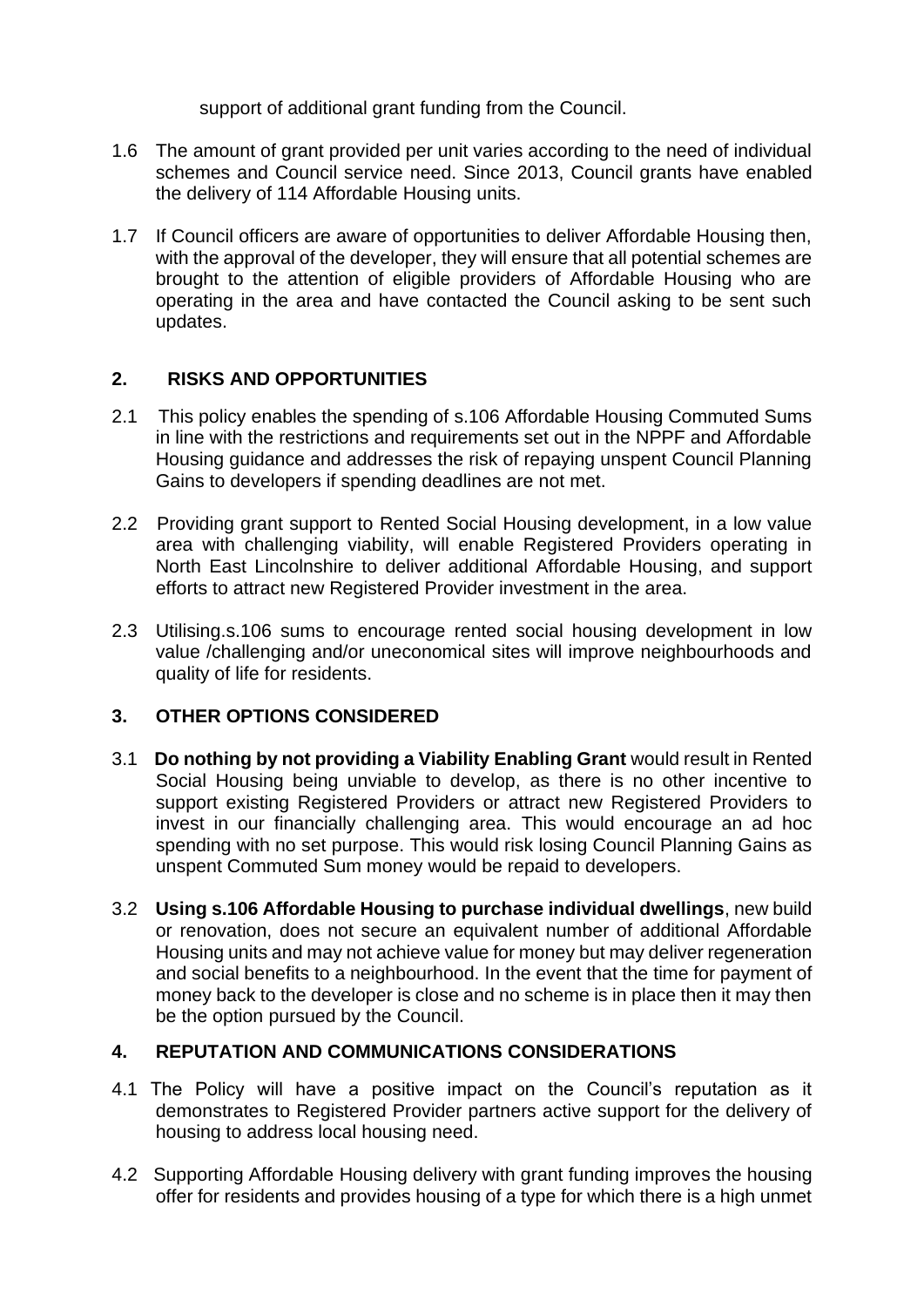need.

4.3 Approval also evidences Council support for the Housing Strategy, and delivery of those aims.

## **5. FINANCIAL CONSIDERATIONS**

- 5.1 The NELC Enabling Viability Grant Scheme is self-financing through Council Planning Gains received under Planning Policy, which are ring fenced to enable the delivery of Affordable Housing in North East Lincolnshire.
- 5.2 There is no requirement for additional Capital funding, and this policy does not call on Council reserves.
- 5.3 Support from Council grants will enable the delivery of dwellings which would not be delivered or brought back into use: Rented Social Housing delivery generates additional Council Tax, counts toward the Council's annual delivery figures, cumulative New Homes Bonus and New Affordable Homes Bonus - an additional £350 premium per unit.

#### **6. CLIMATE CHANGE AND ENVIRONMENTAL IMPLICATIONS**

Rented Social Housing development meets or exceeds modern building standards required on new build dwellings. Registered Providers are encouraged to adopt new and innovative methods of construction, and heating etc. which reduce emissions and impact on the environment, often acting as a lead for the private housing market.

### **7. CONSULTATION WITH SCRUTINY**

This report has been to Economy Scrutiny and has been agreed in consultation with the Portfolio Holder for Housing.

#### **8. FINANCIAL IMPLICATIONS**

The effective utilisation of s.106 sums for affordable housing can help enable the delivery of affordable housing in the area. Additional housing also comes with additional council tax revenues as well as additional responsibilities for providing council services.

#### **9. LEGAL IMPLICATIONS**

Planning obligations under Section s.106 of the Town and Country Planning Act 1990 (as amended), commonly known as s.106 agreements, are a mechanism which make a development proposal acceptable in planning terms. They are generally focused on site specific mitigation of the impact of development.

s.106 contributions can be flexibly used for a range of matters including the securing of affordable housing, specifying the type and timing of this housing; and to secure financial contributions to provide infrastructure.

#### **10. HUMAN RESOURCES IMPLICATIONS**

There are no direct HR implications contained within this report.